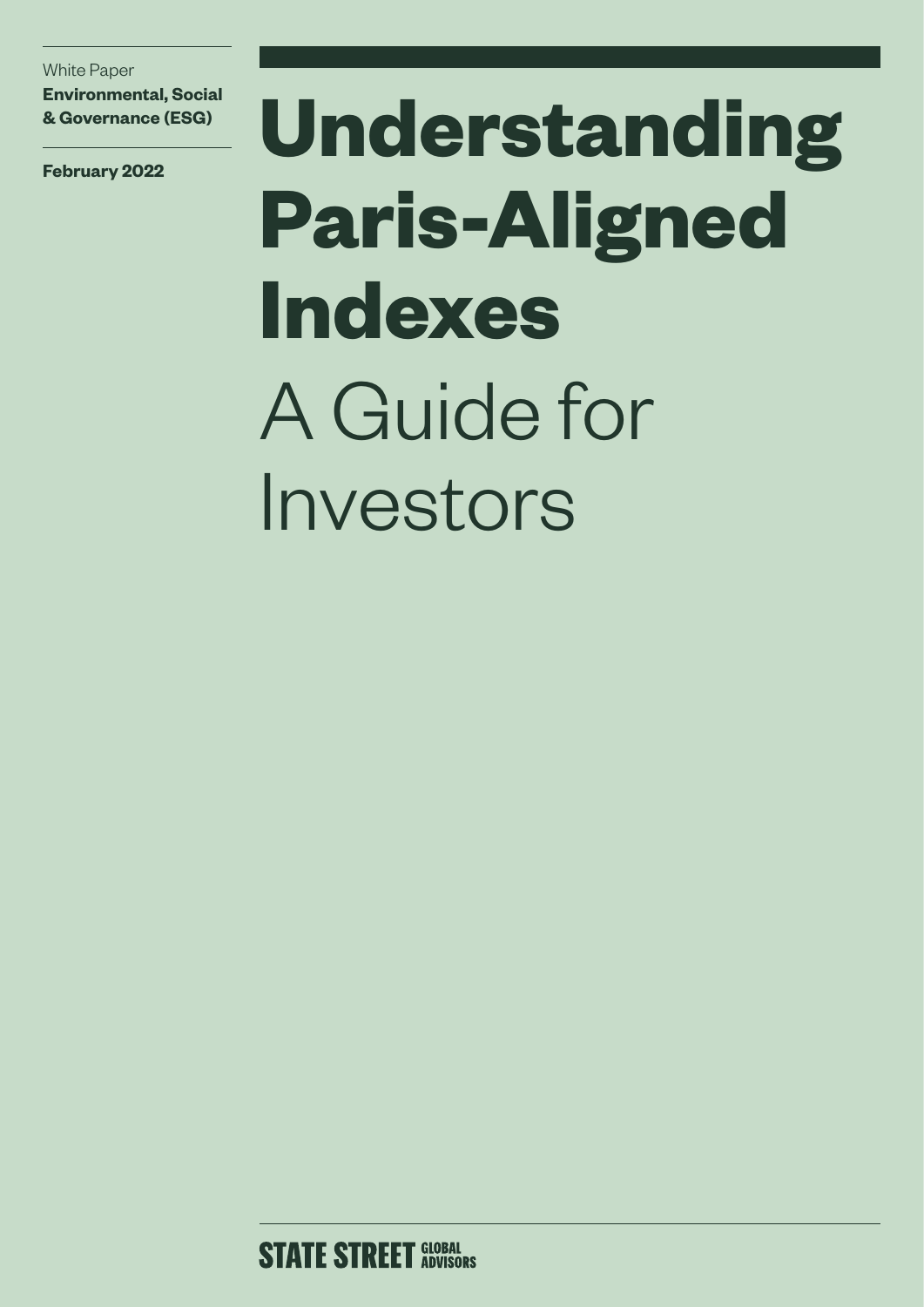As investors progress on their journeys to net zero and decarbonization in general, Paris-Aligned Benchmarks (PABs) are becoming more critical to investors everywhere.

We outline some of the differentiators between PABs and the Climate Transition Benchmarks (CTBs) which are being developed by index providers to align with the EU Technical Expert Group guidelines. We then examine in more depth some of the differences between two key PAB indexes: those from MSCI and Solactive.

### **What are the Key Differences Between CTB and PAB?**

Both CTBs and PABs pursue the same objective of decarbonization, however the PAB specification may be considered more ambitious and stringent. For example, companies involved in coal, oil & gas exploration are excluded from PABs but tolerated in CTBs.

With CTBs, the European Commission is aiming to create market-maker climate benchmarks. While index providers have been developing a wide range of indexes aimed at capturing sustainability and climate considerations, their significance in overall portfolio allocation remains limited as they are little used. The Commission is aiming to level the playing field and mainstream climate finance prerequisites via ESG disclosure requirements.

#### Figure 1 **Who Uses Them?**

**Climate Transition Benchmarks (EU CTB)** The benchmark portfolio is on a decarbonization trajectory.

**Paris-Aligned Benchmarks (EU PAB)** The benchmark portfolio's greenhouse gas emissions are aligned with the long-term global warming target of the Paris Climate Agreement.

The main users of EU CTBs are intended to be institutional investors such as pension funds and (re)insurance companies with the objective of protecting a significant share of their assets against various investment risks related to climate change and the transition to a low-carbon economy, labelled as transition risks by the Task Force on Climate-Related Financial Disclosures.

The main users of EU PABs are intended to be institutional investors who wish to display more urgency than CTB investors and want to be at the forefront of the immediate transition towards a +1.5°C scenario.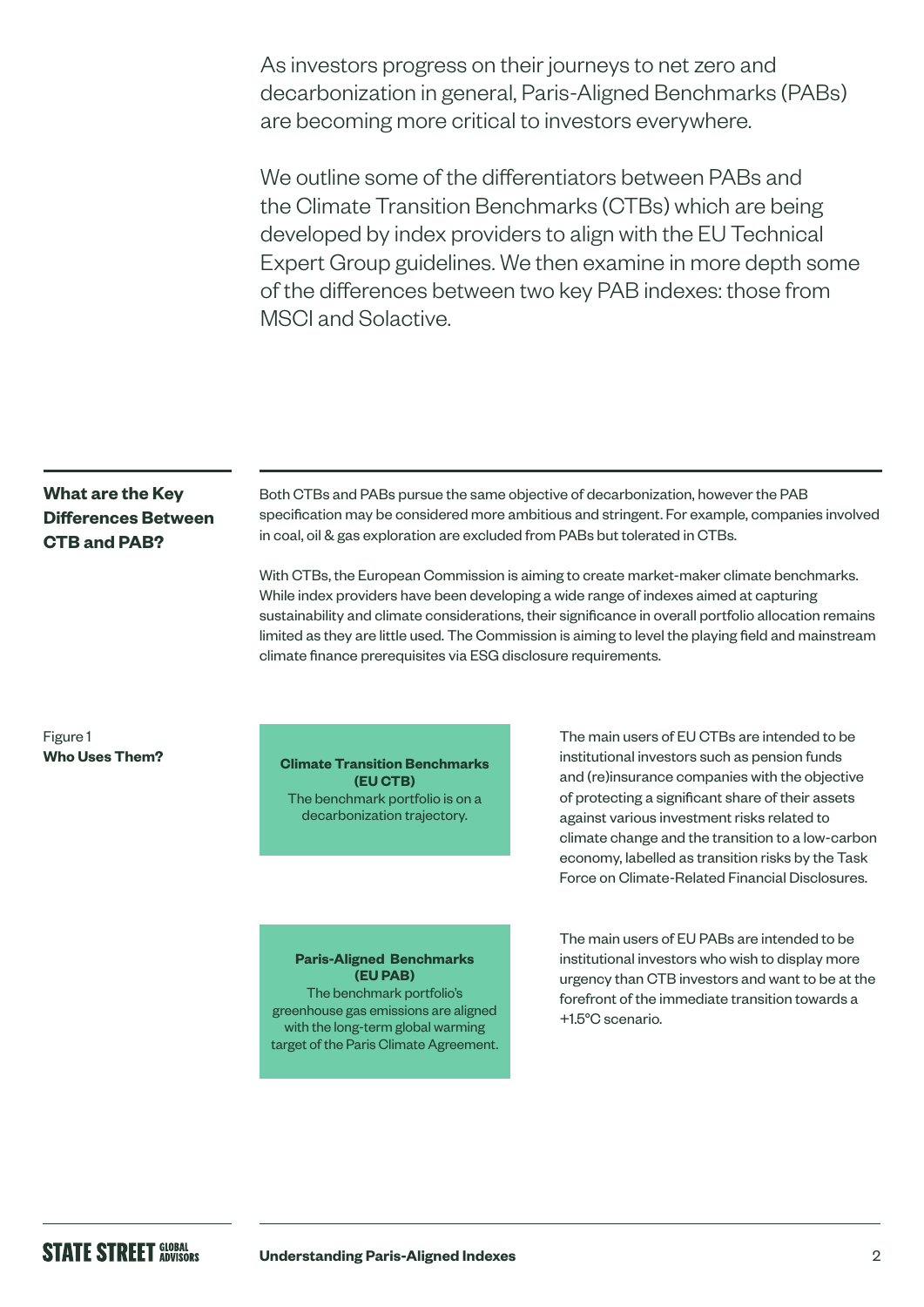### **PAB Climate Indexes in More Detail**

Figure 2 **The 8 Key Criteria of PABs**

#### All PABs must meet six defining criteria (and there are also a further two voluntary criteria):

| 1. Carbon Intensity Reduction                                    | Reduction in the carbon measure of a given PAB index<br>versus the market-cap parent benchmark; eg the amount<br>of carbon emitted by weight (metric tonnes) normalised by<br>Enterprise Value.                                                                                                                                                                                       |
|------------------------------------------------------------------|---------------------------------------------------------------------------------------------------------------------------------------------------------------------------------------------------------------------------------------------------------------------------------------------------------------------------------------------------------------------------------------|
| 2. Carbon Footprint Measure                                      | The specific metric used to measure the carbon emissions;<br>eg the amount of carbon emitted by weight (metric tonnes)<br>normalised by Enterprise Value.                                                                                                                                                                                                                             |
| <b>3. Baseline Exclusions</b>                                    | As per Technical Expert Group (TEG)'s recommendation,<br>there are precautionary considerations of the potentially<br>harmful implications of investing in securities which<br>violate global standards such as, for instance, the UNGC<br>Principles. Baseline Exclusions are a result of these<br>considerations.                                                                   |
| <b>4. Activity Exclusions</b>                                    | The TEG recommends the exclusion of certain activities -<br>as such as coal and oil exploration or processing activities<br>- based on fixed thresholds, from the most ambitious<br>climate-related strategies, such as PABs.                                                                                                                                                         |
| <b>5. Decarbonization Targets</b>                                | Target reduction in the carbon measure of a given PAB<br>index in year $(x)$ versus in year $(x-1)$ .                                                                                                                                                                                                                                                                                 |
| <b>6. Exposure to High Climate</b><br><b>Impact NACE Sectors</b> | Part of the Activity Allocation Constraints on minimum<br>requirements for PABs. Exposure to high climate impact<br>sectors, (ie NACE sections A, B, C, D, E, F, G, H, L) that are<br>key to the low-carbon transition, shall at least be equivalent<br>to the exposure of the underlying market-cap parent<br>benchmark.                                                             |
| 7. Green/Brown Levels (V)                                        | Green revenues measure the revenue exposure of<br>public companies in the transition to the green economy.<br>Brown revenue is defined as the proportion of revenues a<br>company derives from activities related to the extraction<br>of fossil fuels, or power generation using fossil fuel-based<br>energy sources. It reflects firms tied to conventional energy<br>value chains. |
| <b>8. Corporate Target Setting (V)</b>                           | This is also a part of the technical advice on minimum<br>requirements for PABs, where consideration is given to<br>increasing the weight of companies that set and publish<br>evidence-based decarbonisation objectives.                                                                                                                                                             |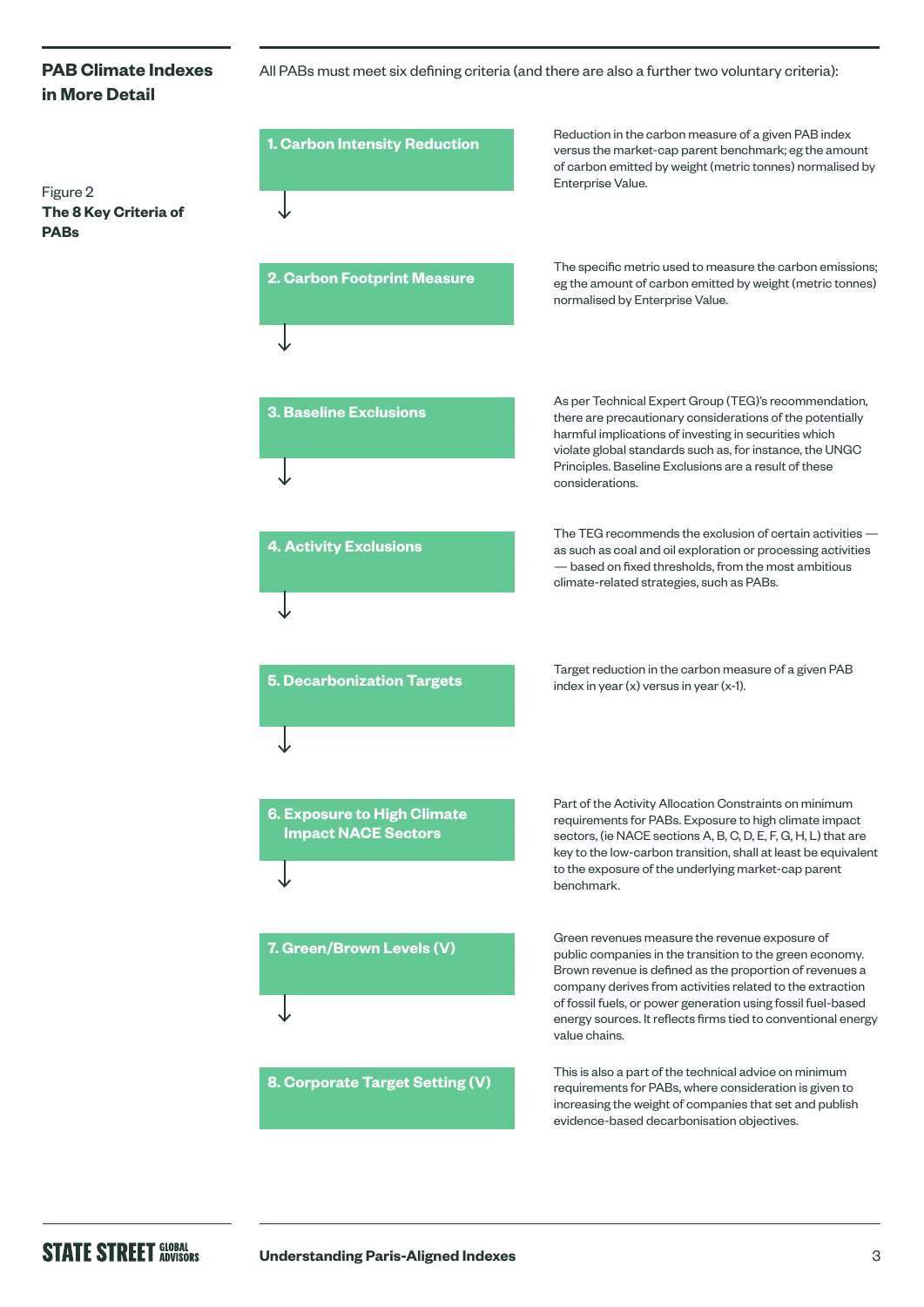#### Figure 3 **Overview of 4 PAB Climate Indexes versus PAB Requirements**

| <b>Criteria</b>                                                     | <b>PAB</b>                                                                             | <b>Indexers' Implementations</b>                                                                                         |                                                                                                                                                                            |                                                                                                                                                                            |                                                                                                                                                     |
|---------------------------------------------------------------------|----------------------------------------------------------------------------------------|--------------------------------------------------------------------------------------------------------------------------|----------------------------------------------------------------------------------------------------------------------------------------------------------------------------|----------------------------------------------------------------------------------------------------------------------------------------------------------------------------|-----------------------------------------------------------------------------------------------------------------------------------------------------|
|                                                                     | <b>Requirement</b>                                                                     | <b>MSCI</b> ACWI Climate<br>Paris Aligned Index                                                                          | <b>Solactive ISS ESG</b><br><b>Screened Paris</b><br>Aligned Global<br>Markets Index                                                                                       | <b>S&amp;P</b> PAB Offering                                                                                                                                                | <b>Stoxx PAB Offering</b>                                                                                                                           |
| 1. Carbon intensity<br>reduction                                    | 50%                                                                                    | 50%                                                                                                                      | 55%                                                                                                                                                                        | $50\% + PAB$ buffer                                                                                                                                                        | 60%                                                                                                                                                 |
| 2. Carbon measure                                                   | Scope $1+2$ (+3)<br>normalized by<br>enterprise value<br>(EV)                          | Scope $1+2+3$                                                                                                            | Scope $1+2+3$                                                                                                                                                              | Scope $1+2+3$                                                                                                                                                              | Scope $1+2+3$                                                                                                                                       |
| 3. Baseline<br><b>Exclusions</b>                                    | Controversial<br>Weapons<br>Societal Norms<br><b>Violations</b>                        | <b>Controversial Weapons</b><br><b>ESG Controversy Score</b><br>of O<br>Tobacco<br>Environment<br>Controversy Score of O | Controversial Weapons<br>Est. norms violators<br><b>Tobacco</b><br>SDG 12, 13, 14, 15<br>violators<br>Military Equipment<br>Pornography<br>Gambling<br>Alcohol<br>Cannabis | Controversial<br>Weapons<br>Global Standards<br>Screening<br><b>Public Controversies</b><br><b>Military Weapons</b><br><b>Tobacco</b><br>Small Arms<br>Gambling<br>Alcohol | Controversial<br>Weapons<br>Global Standards<br>Screening<br>Tobacco<br>SDG 13 Violators                                                            |
| 4. Activity<br><b>Exclusions</b>                                    | 1% Coal<br>10% Oil<br>50% Natural Gas<br>50% High<br>Lifecycle GHG<br>power generation | 1% Coal<br>10% Oil<br>10% Natural Gas<br>50% High Lifecycle<br><b>GHG Power Generation</b>                               | 1% Coal<br>10% Oil<br>10% Natural Gas<br>50% High lifecycle<br>GHG power generation<br>0% Oil Sands                                                                        | 1% Coal<br>10% Oil<br>50% Natural Gas<br>50% High lifecycle<br>GHG power generation<br>5% Thermal Coal<br>power generation<br>5% Shale Energy<br>5% Oil Sands              | 1% Coal<br>10% Oil<br>10% Natural Gas<br>50% High lifecycle<br>GHG power generation<br>10% Thermal Coal<br><b>Power Generation</b>                  |
| <b>5. Decarbonization</b>                                           | 7% per year,<br>adjusted for EV<br>inflation                                           | 10% per year, not<br>adjusted for EV inflation                                                                           | 7% per year, not<br>adjusted for EV<br>inflation                                                                                                                           | 7% per year, adjusted<br>for EV inflation                                                                                                                                  | 7% per year, adjusted<br>for EV inflation                                                                                                           |
| 6. Exposure to High<br><b>Climate Impact</b><br><b>NACE Sectors</b> | At least equal to<br>benchmark                                                         | Yes                                                                                                                      | Yes                                                                                                                                                                        | Yes                                                                                                                                                                        | Yes                                                                                                                                                 |
| <b>7. Green/Brown</b><br><b>Levels</b> (Voluntary)                  | 4x ratio relative to<br>benchmark                                                      | Yes;                                                                                                                     | Partially; 10%<br>weight increase for<br>companies with green<br>revenues                                                                                                  | Yes                                                                                                                                                                        | Yes                                                                                                                                                 |
| 8. Corporate<br><b>Target Setting</b><br>(Voluntary)                | Weight increase<br>for companies<br>with science-<br>based targets                     | Yes; 20% weight<br>increase                                                                                              | Yes, 10% weight<br>increase                                                                                                                                                | Yes, group of<br>companies with SBT<br>(Science-Based<br>Targets) increased<br>weight by 20%                                                                               | Yes                                                                                                                                                 |
| <b>Data Provider</b>                                                |                                                                                        | <b>MSCI</b>                                                                                                              | <b>ISS ESG</b>                                                                                                                                                             | Trucost, Sustainalytics                                                                                                                                                    | ISS ESG,<br>Sustainalytics                                                                                                                          |
| <b>Methodology</b><br><b>Overview</b>                               |                                                                                        | Optimization-based<br>approach seeking<br>to minimize ex-ante<br>tracking error subject to<br>constraints                | Optimized to minimize<br>tracking error to<br>parent index                                                                                                                 | Optimized; unique<br>objective function<br>which somewhat<br>minimizes % deviation<br>from benchmark                                                                       | Optimized; minimize<br>deviation to "target"<br>weight, which is based<br>on carbon budgets,<br>carbon risk rating<br>and company target<br>setting |
| <b>Rebalance</b><br><b>Frequency</b>                                |                                                                                        | Semi-Annual                                                                                                              | Semi-Annual                                                                                                                                                                | Semi-Annual                                                                                                                                                                | Quarterly                                                                                                                                           |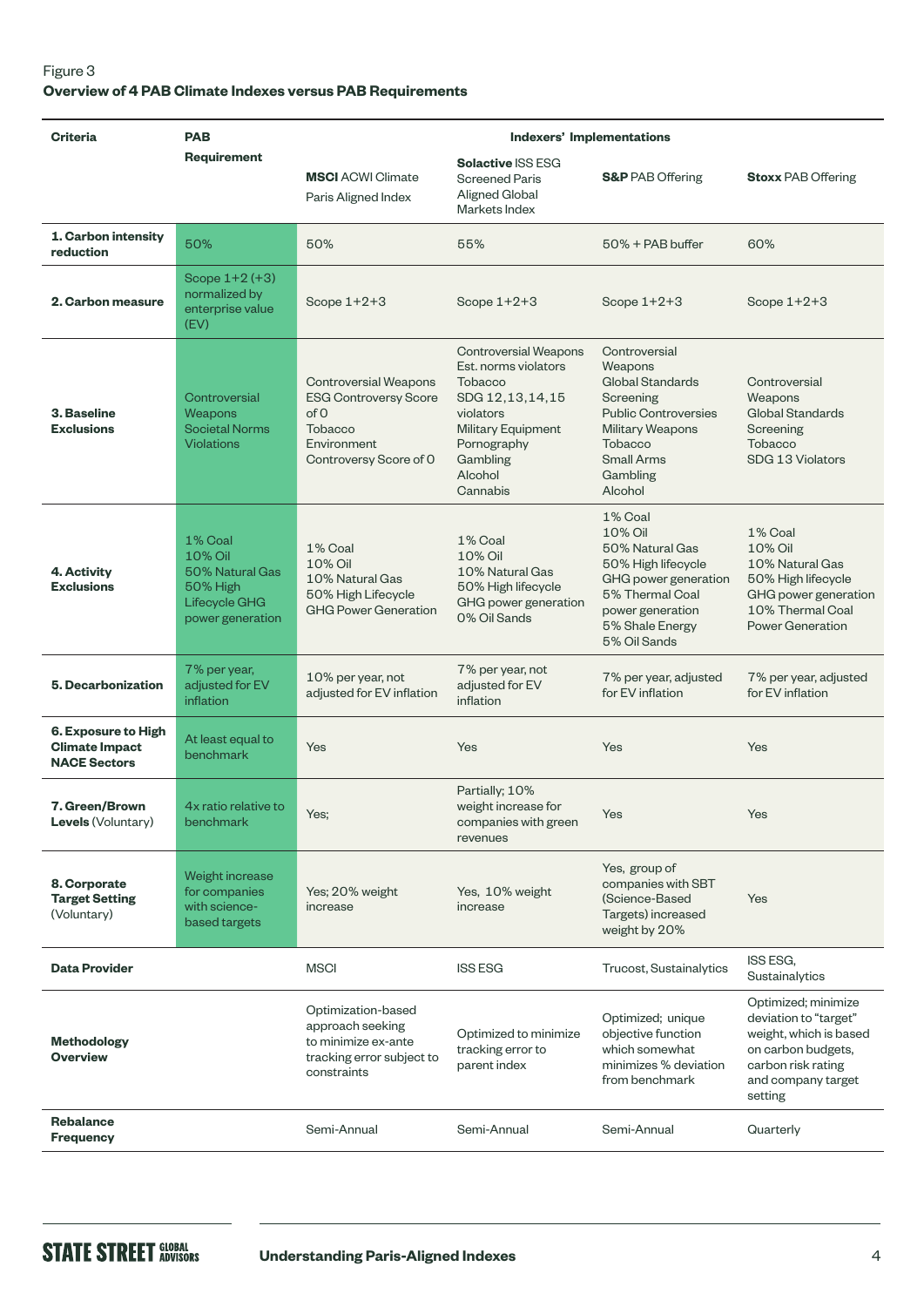## **Comparing the MSCI & Solactive PAB Indexes in More Detail**

MSCI and Solactive have broadly similar approaches in their PAB offerings: both employ a set of similar ESG exclusions criteria and utilize optimizations to construct their PAB indexes. However, there are differences:

- Solactive targets a 55% reduction in carbon relative to the parent benchmark, whereas for MSCI this is 50%.
- Solactive does not apply any additional parameters while MSCI utilises additional parameters such as:
	- Fossil fuel reduction 50%
	- Aggregate Climate VaR positive and better than benchmark
	- Low Carbon Transition score increase 10%
	- Extreme Weather Climate VaR reduction 50%
- Solactive uses ISS as their ESG/Climate data provider, while MSCI use their own in-house data.
- From a sector exposure perspective, both Solactive and MSCI overweight "greener" sectors such as Information Technology, Healthcare and Financials, whereas they underweight the carbon-heavy sectors such as Utilities and Energy.

#### 1. Overall Portfolio **Characteristics**

Figure 4 shows the overall portfolio characteristics for these PAB indices against their corresponding benchmarks. The number of names in the PAB indices drops materially relative to their market-cap benchmarks. This is a by-product of achieving the key climate objectives for PAB indices. The PAB indexes constitute a sub-set of the market-cap benchmark investment universe.

#### Figure 4 **PAB Indices All Country Exposure: Characteristics**

| <b>June 2021</b>                    | <b>MSCI ACWI</b><br><b>Climate Paris</b><br><b>Aligned Index</b> | <b>MSCI ACWI Index</b> | <b>Solactive ISS ESG</b><br><b>Screened Paris</b><br><b>Aligned Global</b><br><b>Markets Index</b> | <b>Solactive GBS</b><br><b>Global Markets</b><br>Large & Mid Cap<br>Index |
|-------------------------------------|------------------------------------------------------------------|------------------------|----------------------------------------------------------------------------------------------------|---------------------------------------------------------------------------|
| # of Securities                     | 1,041                                                            | 2,975                  | 2,603                                                                                              | 3,188                                                                     |
| <b>Market Capitalization (\$mn)</b> | 301,015.90                                                       | 296,379.80             | 335,078.9                                                                                          | 347,384.4                                                                 |
| <b>Active Share</b>                 | 36.15                                                            |                        | 16.66                                                                                              |                                                                           |
| <b>Dividend Yield</b>               | 1.54                                                             | 1.68                   | 1.55                                                                                               | 1.68                                                                      |
| <b>Price/Earnings</b>               | 23.80                                                            | 22.20                  | 17.14                                                                                              | 18.78                                                                     |
| P/E using FY1 Est                   | 20.91                                                            | 19.03                  | 19.24                                                                                              | 18.91                                                                     |
| P/E using FY2 Est                   | 19.20                                                            | 17.66                  | 17.81                                                                                              | 17.56                                                                     |
| Est 3-5 Yr EPS Growth               | 18.26                                                            | 17.06                  | 16.9                                                                                               | 16.85                                                                     |
| <b>Price/Cash Flow</b>              | 14.63                                                            | 13.11                  | 12.57                                                                                              | 12.57                                                                     |
| <b>Price/Book</b>                   | 3.39                                                             | 3.04                   | 2.94                                                                                               | 2.92                                                                      |
| <b>Price/Sales</b>                  | 3.04                                                             | 2.36                   | 2.23                                                                                               | 2.23                                                                      |
| <b>ROE</b>                          | 20.13                                                            | 19.79                  | 20.58                                                                                              | 19.80                                                                     |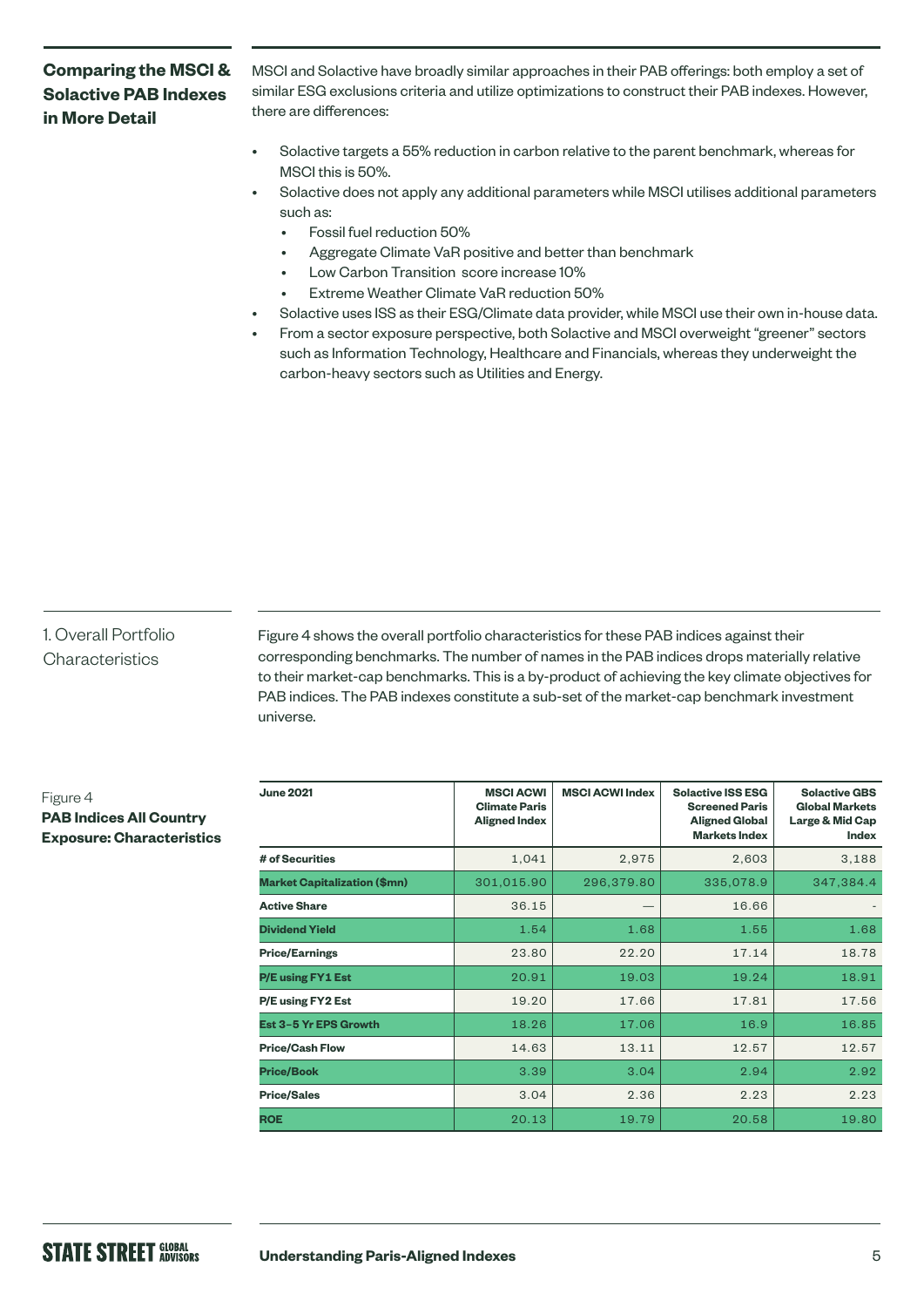#### 2. Climate Profile

Figure 5 shows the Climate Profile for MSCI and Solactive PAB indices compared to their corresponding standard benchmarks. Carbon Intensity is reduced by 59% and 35% for MSCI and Solactive PAB indices; respectively.

It is important to note that the carbon footprint metric used for this measurement is S&P Trucost's Direct + First Tier Indirect emissions, which is also SSGA's default measure. MSCI and Solactive use different data providers in their index construction, so, there may be discrepancies in the carbon footprint measurements.

Both achieve similar reduction levels for Brown Revenues and Fossil Fuel Reserves. MSCI gives an improvement of +109% for Green Revenues for MSCI, in contrast to no improvement for Solactive.

#### Figure 5 **PAB Indices World Exposure: Climate Profile**

| <b>June 2021</b>                                                    | <b>MSCI ACWI</b> | <b>MSCI ACWI</b><br><b>Climate Paris</b><br><b>Aligned Index</b> | <b>Solactive GBS</b><br><b>Developed</b><br>Markets Large &<br><b>Mid Cap Index</b> | <b>Solactive ISS ESG</b><br><b>Screened Paris</b><br><b>Aligned Global</b><br><b>Markets Index</b> |
|---------------------------------------------------------------------|------------------|------------------------------------------------------------------|-------------------------------------------------------------------------------------|----------------------------------------------------------------------------------------------------|
| <b>R-Factor Score (Z Score)</b>                                     | 0.00             | 0.06                                                             | 0.02                                                                                | 0.03                                                                                               |
| <b>R-Factor Improvement</b><br>(Active Exposure)                    |                  | 0.06                                                             |                                                                                     | 0.01                                                                                               |
| <b>Weighted Average Carbon Intensity</b><br>(Tons CO2e/\$M Revenue) | 209.22           | 84.99                                                            | 206.00                                                                              | 134.80                                                                                             |
| <b>Carbon Intensity Reduction (%)</b>                               |                  | $-59$                                                            |                                                                                     | $-35$                                                                                              |
| <b>Fossil Fuel Reserves</b><br>(Tons of embedded CO2e)              | 131.36           | 0.00                                                             | 136.17                                                                              | 0.00                                                                                               |
| <b>Fossil Fuel Reduction (%)</b>                                    |                  | $-100$                                                           |                                                                                     | $-100$                                                                                             |
| <b>Brown Revenues (%)</b>                                           | 1.80             | 0.10                                                             | 1.81                                                                                | 0.06                                                                                               |
| <b>Brown Revenues Reduction (%)</b>                                 |                  | $-94$                                                            |                                                                                     | $-97$                                                                                              |
| <b>Green Revenues (%)</b>                                           | 3.68             | 7.69                                                             | 3.64                                                                                | 3.38                                                                                               |
| <b>Green Revenues Improvement (%)</b>                               |                  | 109                                                              |                                                                                     | $-7$                                                                                               |
| <b>Adaptation Score (Z Score)</b>                                   | 0.00             | $-0.01$                                                          | 0.03                                                                                | 0.01                                                                                               |
| <b>Adaptation Score Improvement</b><br>(Active Exposure)            |                  | $-0.01$                                                          |                                                                                     | $-0.02$                                                                                            |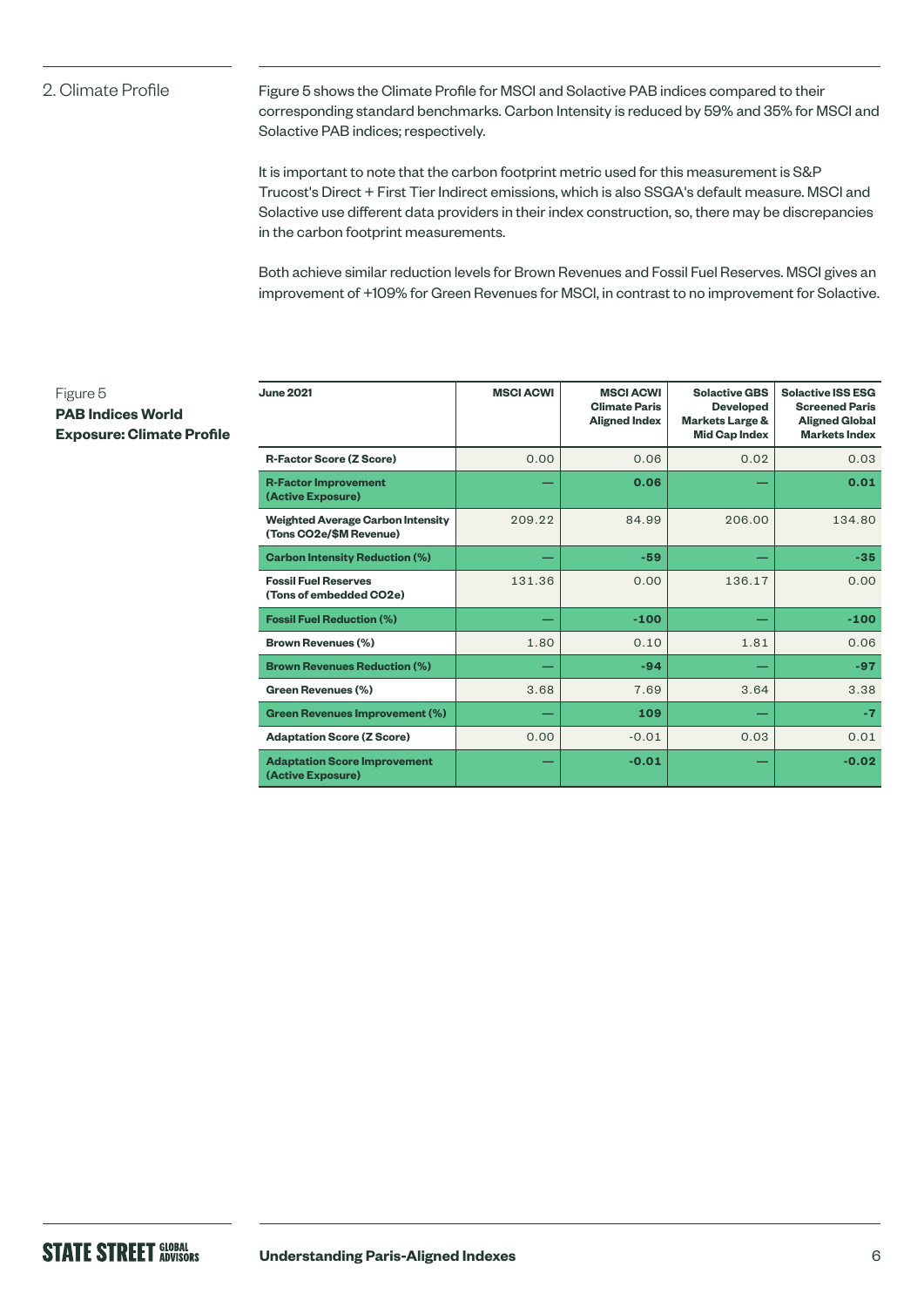#### 3. Returns

Figure 6a **PAB Indices World Exposure** 

at 30 June 2021

Figure 6a and 6b show the calendar year returns for MSCI and Solactive indexes compared to their corresponding market cap benchmark; respectively. As can be seen, the differences are marginal.



#### Figure 6b

- Solactive ISS ESG Screened Paris Aligned Global Markets Index Backtest
- Solactive GBS Developed Markets Large & Mid Cap Index Backtest



Source: MSCI, Solactive. MSCI ACWI and Solactive GBS Developed Markets Large & Mid Cap Index are not PAB indices and only included for comparison reasons. All returns are Net (unless indicated otherwise) and in USD. The MSCI ACWI Climate Paris Aligned Index was launched on Oct 26, 2020. The MSCI ACWI Index was launched on Jan 1, 2001. Past performance is not a reliable indicator of future performance.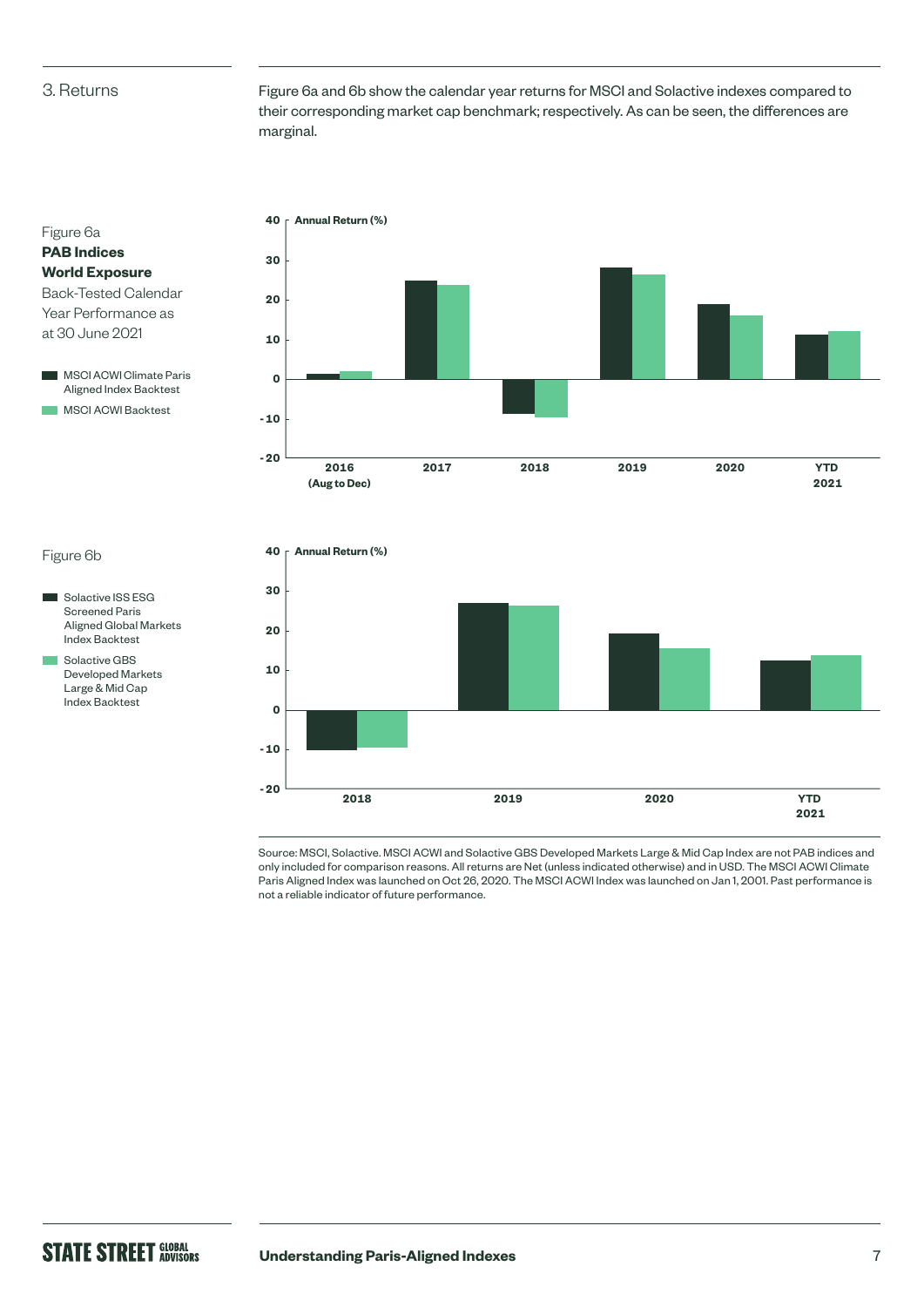# 4. Ex-Post Tracking Error Comparison

Both MSCI and Solactive PAB indices appear to have a similar ex-post tracking error level of around. 100bps. It is particularly important to note that in the context of Climate Indices, the tracking error against the market-cap benchmarks loses its importance. Investors increasingly realise that in order to achieve meaningful improvements in the climate profile (see Figure 5), it is implicit that one must employ a subset of the original market-cap investment universe.

Please see [ESG, Tracking Error and Long-Term Performance](https://www.ssga.com/library-content/pdfs/global/esg-tracking-error-long-term-performance.pdf) for more on this topic.

#### Figure 7a **PAB Indices World Exposure**

Back-Tested Ex-Post

TE as at 30 June 2021

 MSCI ACWI Climate Paris Aligned Index Backtest vs MSCI ACWI Backtest



#### Figure 7b

Solactive ISS ESG Screened Paris Aligned Global Markets Index Backtest vs Solactive GBS Developed Markets Large & Mid Cap Index Backtest



Source: MSCI, Solactive. MSCI ACWI and Solactive GBS Developed Markets Large & Mid Cap Index are not PAB indices and only included for comparison reasons. All returns are Net (unless indicated otherwise) and in USD. Ex-Post Tracking error\*\* is calculated since August 2016 for MSCI ACWI Climate Paris Aligned Index and since June 2018 for Solactive ISS ESG Screened Paris Aligned Global Markets Index. Index returns reflect all items of income, gain and loss and the reinvestment of dividends and other income as applicable. The MSCI ACWI Climate Paris Aligned Index was launched on Oct 26, 2020. The MSCI ACWI Index was launched on Jan 1, 2001. Past performance is not a reliable indicator of future performance.

| <b>June 2021</b>                                                                                                                                | <b>Ex-Post Tracking Error** (%)</b> |
|-------------------------------------------------------------------------------------------------------------------------------------------------|-------------------------------------|
| <b>MSCI ACWI Climate Paris Aligned Index Backtest</b><br><b>Versus MSCI ACWI Backtest</b>                                                       | 0.90                                |
| Solactive ISS ESG Screened Paris Aligned Global Markets Index Backtest Versus<br>Solactive GBS Developed Markets Large & Mid Cap Index Backtest | 1.07                                |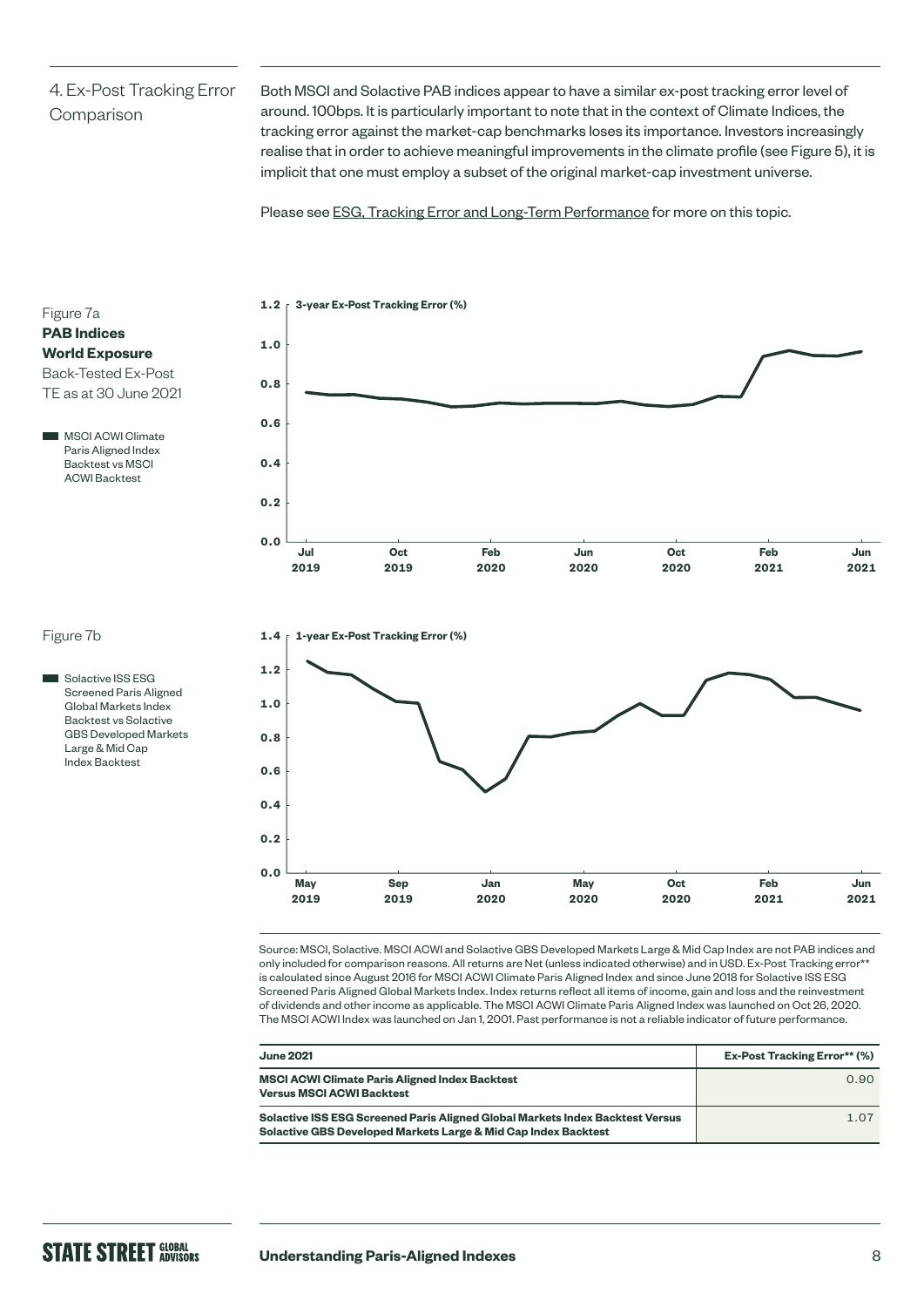**Conclusion** Paris-Aligned Benchmarks have been developed by multiple index vendors using the European Union's Technical Expert Group regulations as their guideline. The indices all adhere to the minimum standards required by the regulation and, in some instances, go beyond the minimum and deliver improvements in the criteria or incorporate additional voluntary elements.

> The resultant indexes differ materially in terms of not only their methodology but also in terms of input data. As such, it is important that investors look deeply at potential allocations to understand the key differences and their impact on portfolio construction and tracking error.